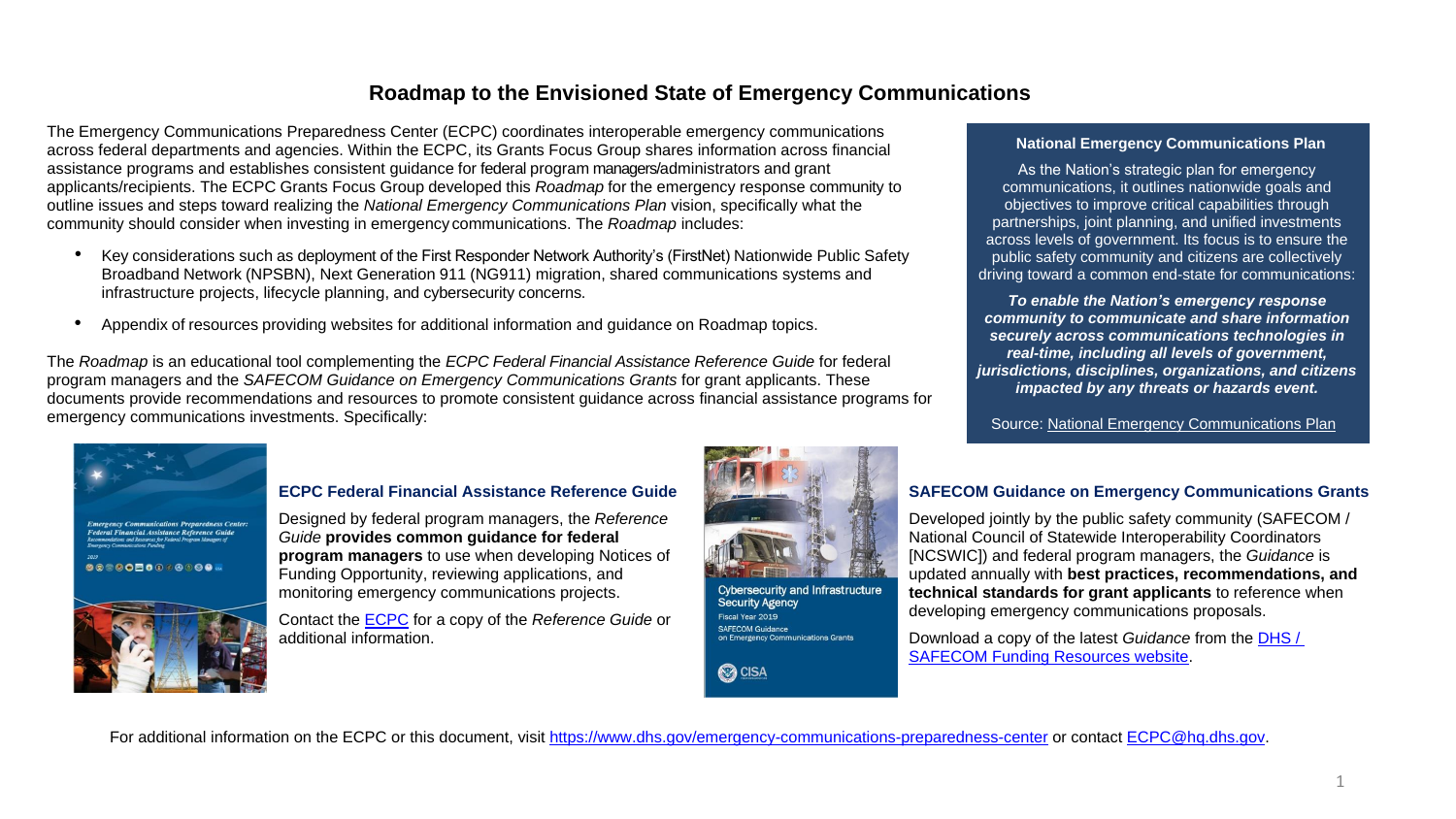**Purpose:** This Roadmap provides general quidance and activities for emergency response agencies in order to achieve the envisioned state of emergency communications.

### **General Assistance**

- Alian communications plans to the National Emergency Communications Plan
- Engage with and leverage resources from the Cybersecurity and Infrastructure Security Agency (e.g., training, technical assistance)
- Incorporate whole community partners (e.g., medical personnel, critical infrastructure operators, private citizens) into planning and operations
- Encourage coordinated communications investments with Statewide Interoperability Coordinators

### **FirstNet NPSBN and Other Broadband Service Providers**

- Be aware of the FirstNet solution
- Consider implementation of alternative broadband technologies and deployment of fiber optic backhaul networks in rural and unserved areas
- Coordinate broadband investments with applicable governing bodies, FirstNet, and federal granting agency

#### **Next Generation 911**

- Leverage resources available with the 911 Program Office
- Invest in NG911 transition activities
- Look for SAFECOM / NCSWIC and ECPC 911 Working Group guidance

**General Assistance** 

**FirstNet NPSBN** and Other Broadband **Service Providers** 

**Next Generation 911** 

#### **Shared Communications Systems and Infrastructure Projects**

- Consider the Shared Communications System and Infrastructure approach when maintaining or modernizing public safety communications
- Follow Federal Communications Commission (FCC) requirements such as narrowbanding and relocating T-Band public safety licensees to other spectrum
- Develop an iterative risk management process for your organization
- Identify cost sharing opportunities and in-kind contributions

### **Lifecycle Planning**

- Conduct lifecycle planning to fund, plan, procure, implement, support, and maintain communications systems, and eventually replace and dispose of components, as well as continuously train and exercise personnel on capabilities
- Look for SAFECOM / NCSWIC guidance on data interoperability; identity, credential, access management; and new technologies (e.g., IoT, 5G)
- Encourage the selection of Project 25 Compliance Assessment Program-approved equipment

#### **Cybersecurity**

- Implement the National Institute of Standards and Technology (NIST) Cybersecurity Framework
- Use the Critical Infrastructure Cyber Community Voluntary Program (C<sup>3</sup> Voluntary Program)
- Develop and maintain a cyber incident response plan, including coordination with the Statewide Interoperability Coordinator and information technology administrators
- Update training and exercise programs to address cybersecurity

**Shared Communications Systems and Infrastructure Projects** 

**Lifecycle Planning** 

**Cybersecurity**